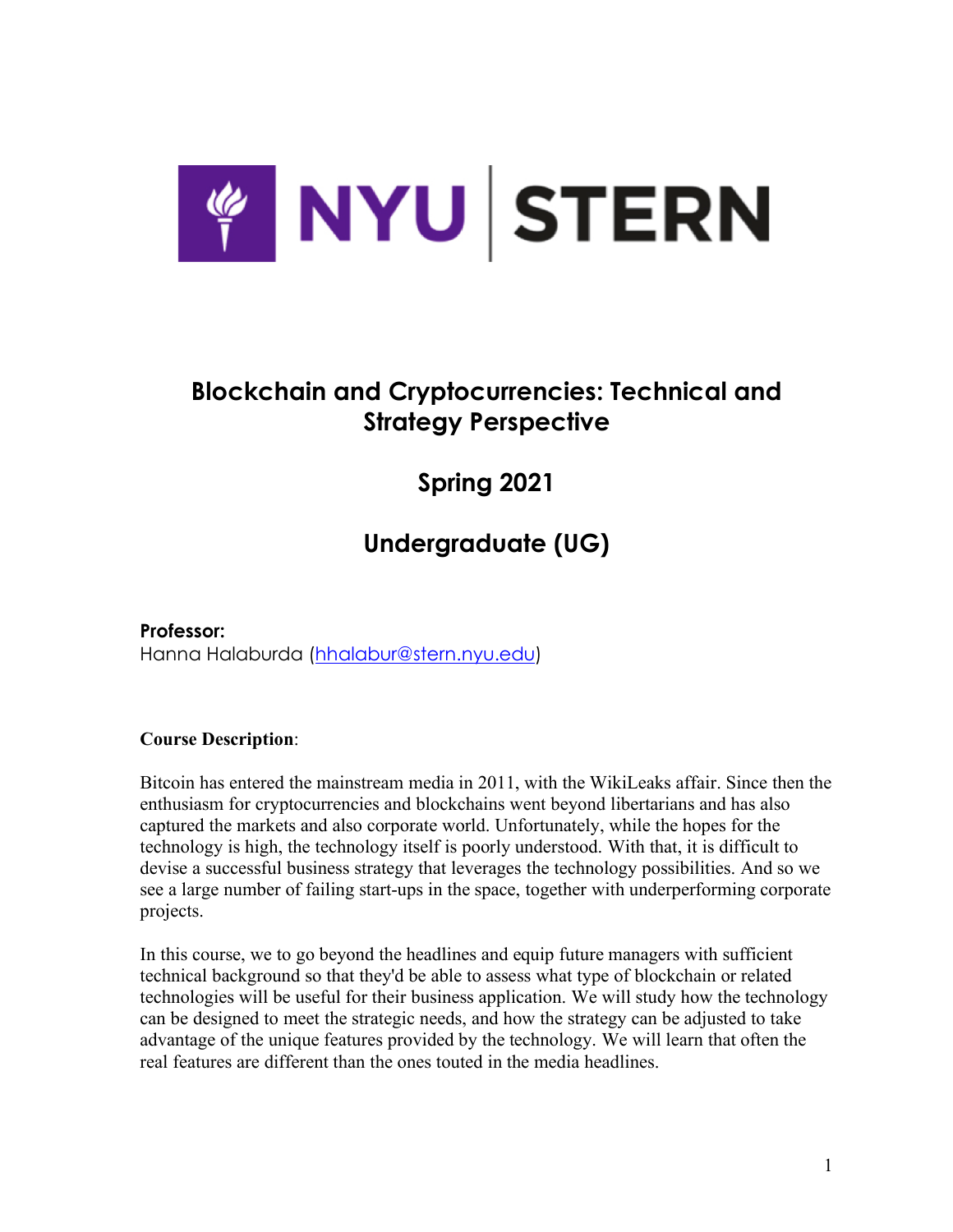#### **Pre-requisites**: Foundations of Fintech

**Other requirements**: While the course is targeted towards future managers, not computer scientists, you will be expected to make effort to understand the several technical aspects of blockchain technologies.

#### **Course structure**:

The course is divided in two parts. The first part consists of lectures and class discussions on topics fundamental to understanding blockchains and crypto-economics at the level of practical applicability. The second part of the course will be devoted to an in-depth team project. We will cover topics related to the projects you have chosen. We will also regularly discuss the progress and challenges in the projects not only within groups, but also between groups, to better learn from each other.

#### **Course readings**:

There is no textbook. Readings will be made available via links or posted pdfs. For more technical readings, the guidelines will be provided which technical parts are optional. The syllabus may be updated several times during the semester to reflect the availability of new readings or guest speakers.

#### **Evaluation**:

Evaluation will be based on participation in class, short quizzes, and the in-depth project due at the end of the semester.

#### **Lecture topics**:

Week 1

# **Classes 1 & 2: Review of Bitcoin and Bitcoin's blockchain**

Papers:

- Halaburda, Haeringer, Gans and Gandal (2020), "Microeconomics of cryptocurrencies", NBER working paper
- Narayanan and Clark (2017),"Bitcoin's Academic Pedigree", ACM Queue

Blog:

• Greenberg (2019), "A 'Blockchain Bandit' Is Guessing Private Keys and Scoring Millions", Wired Magazine

#### Week 2

#### **Classes 3 & 4: Design Choices in Blockchain and Alternative Consensus Mechanisms (with and without cryptocurrencies)**

Papers:

- Halaburda and Sarvary (2016), "Cryptocurrencies," in "Beyond Bitcoin: The Economics of Digital Currencies"
- Ali and Nerula (2020), "Redesigning digital money: What can we learn from a decade of cryptocurrencies?", MIT working paper
- Saleh (2018), "Blockchain Without Waste: Proof-of-Stake", McGill University working paper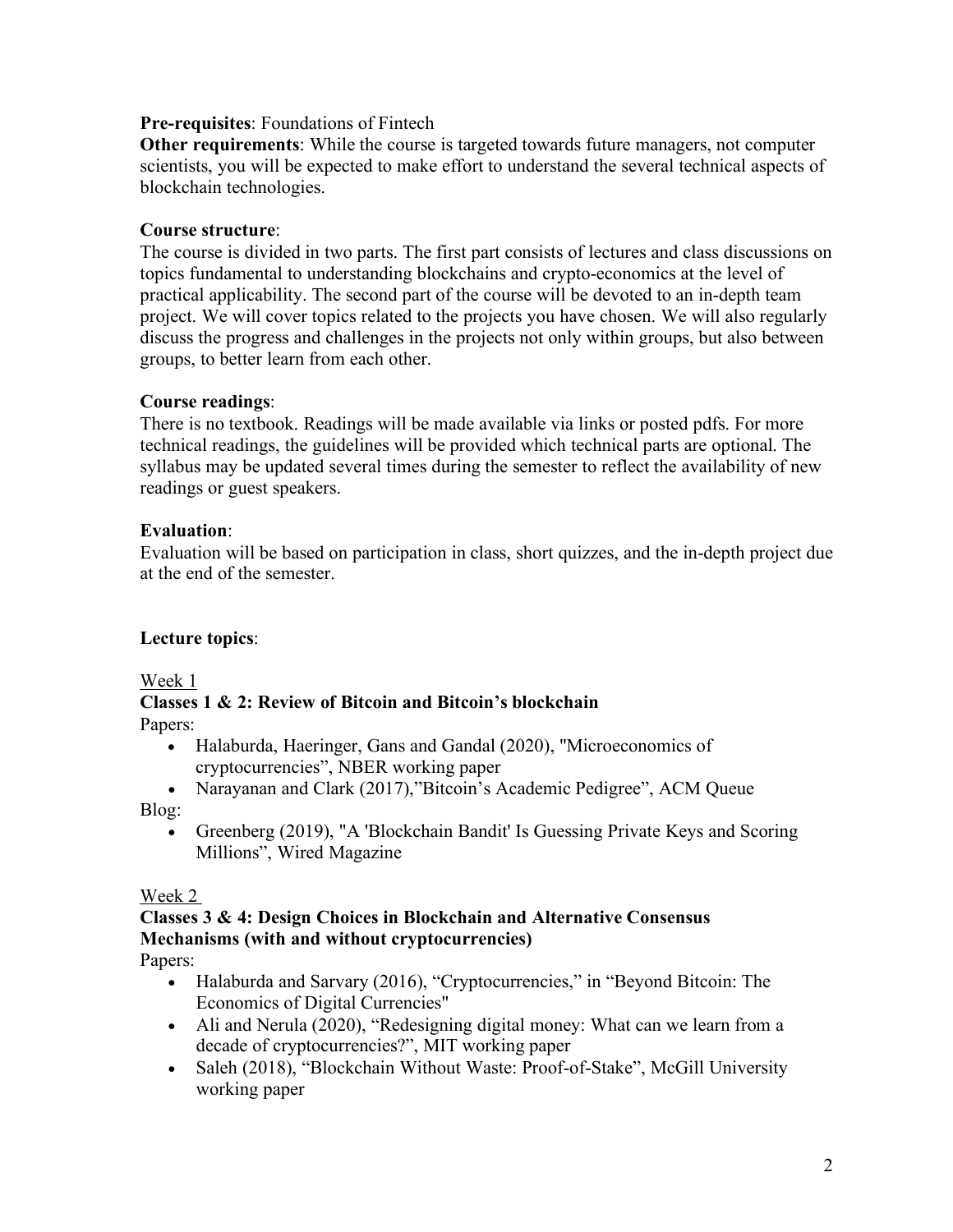Blogs:

- Orcutt (2017), "Wait, Bitcoin Just Did What?," MIT Technology Review
- Orcutt (2018), "How secure is blockchain really?," MIT Technology Review
- Faife (2018), "A 51% Attack Exposes Vertcoin's Greatest Strength as a Fatal Flaw," Breakermag

## Week 3

## **Classes 5 & 6: Ethereum & Smart Contracts**

Industry Report:

• "Smart Contracts: 12 Use Cases for Business & Beyond," Chamber of Digital **Commerce** 

Blogs and newspaper articles:

- Hamacher (2019), "Why Bosch is jumping on the Ethereum blockchain"
- Istuk, Ardic and Allen (2020) "Will smart contracts usher in a new wave of financial inclusion?," World Bank Blogs
- Kelly (2019), "When is a blockchain startup not a blockchain startup?," FT Alphaville
- "A beginner's guide to Ethereum," Coinbase Blog

## Week 4

## **Class 7: Financing Through Crypto-Tokens**

Paper:

• Howell, Niesser and Yermack (2019), "Initial Coin Offerings: Financing Growth with Cryptocurrency Token Sales," NYU working paper

Blogs:

- Kasireddy (2017), ``Bitcoin, Ethereum, Blockchain, Tokens, ICOs: Why should anyone care?," Hackernoon
- Robinson (2018), "SEC Tries to Scam ICO Investors to Show Them How Easy It is," Bloomberg
- Schiller (2018), "On This Blockchain-Based Version of Airbnb, There Is No Middleman," FastCompany
- Dale (2019), "Decentralized Airbnb Starts Charging Fees as ICO Model Falters," Coindesk

## **Class 8: Internet of Things, IOTA & Cuvva case study**

Paper:

• Bakos and Halaburda (2020), "Smart contracts, IoT Sensors, and Efficiency," NYU working paper

Blogs and newspaper articles:

- Lavercombe (2018), "All About IOTA: What It Is and How It Works," Medium
- Littlejohns (2019), "What is Cuvva? Hourly car insurance for infrequent drivers," NS Insurance
- Hurst (2019), "UK Insurtech Startup Cuvva Secures £15 Million Through Series A Funding Round," Crowdfund Insider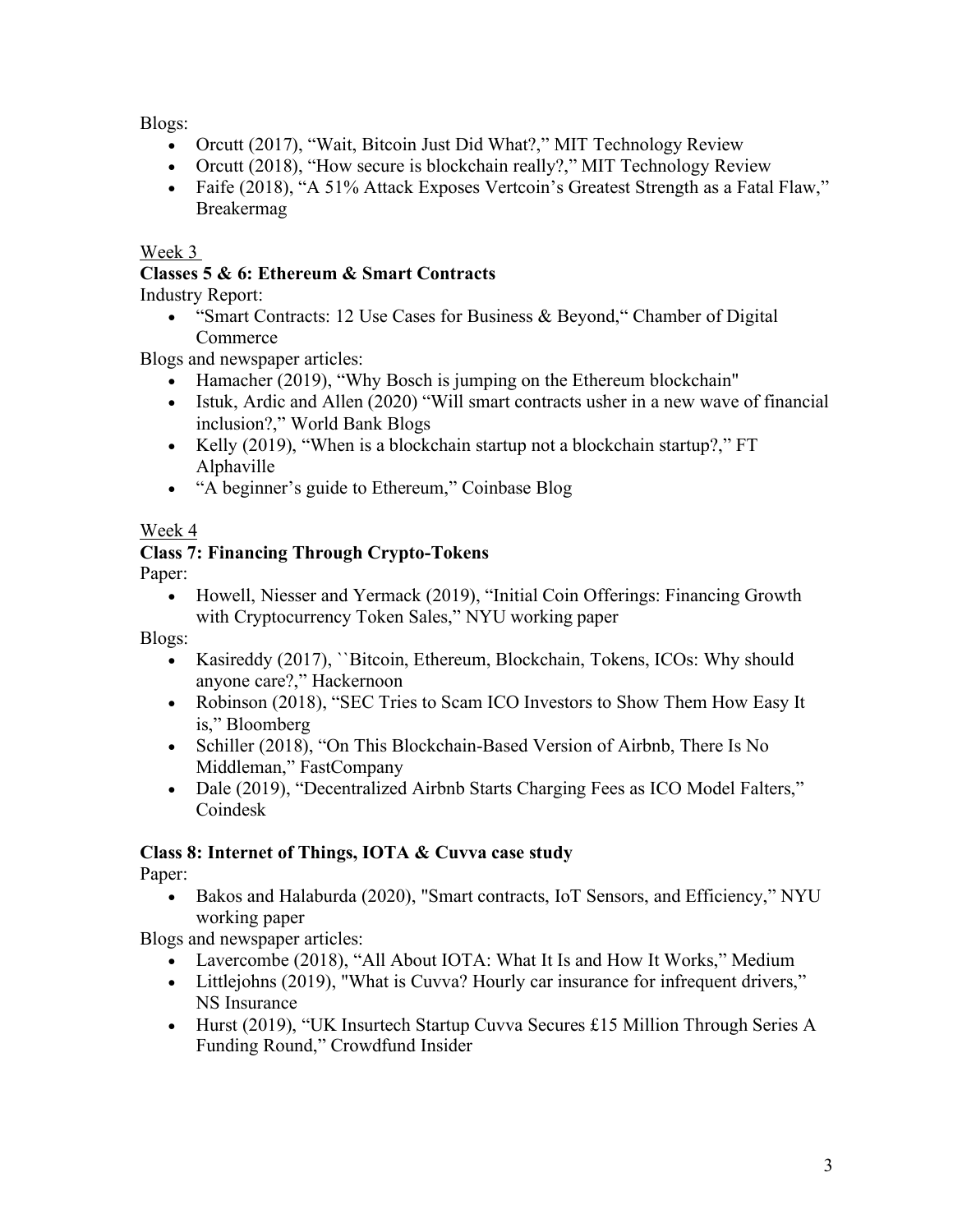Week 5

## **Classes 9 & 10: Dapps and DeFi**

Papers:

- Ertz and Boily (2018), "The Rise of the Digital Economy: Thoughts of Blockchain Technology and Cryptocurrencies for the Collaborative Economy," University of Quebec working paper
- Leiponen (2020), "Platform ecosystem in the dApp economy," Cornell University working paper

Blogs:

- Cameron-Perry (2018), "BitCult: Drinking the Crypto Kool-Aid," LinkedIn
- Barber (2019), "New to Blockchain: Turning In-Game Virtual Goods to Asset," Wired Magazine
- Fadilpasic (2018), "We Tested Augur and This Is How it Went," Cryptonews
- Orcutt (2019), "This Blockchain-Based Card Game Shows Us the Future of Ownership," Medium

Weeks  $6 \& 7$ : Permissioned blockchains — designs, use cases; successes and limitations **Class 11: The Case for Permissioned Blockchains**

Papers and reports:

- Lopez, Montresor and Datta (2019), "Please, do not decentralize the Internet with (permissionless) blockchains!," IEEE 39th International Conference on Distributed Computing Systems (ICDCS)
- Yermack (2017), "Corporate Governance and Blockchains," Review of Finance
- IBM Blockchain Survey (2018)

Blog:

• Kadiyala (2018), "Nuances Between Permissionless and Permissioned Blockchains," Medium

#### **Class 12: Case study: Hyperledger Fabric and IBM Blockchain solutions** Paper:

• Kuesters, Rausch and Simon (2020), "Accountability in a Permissioned Blockchain: Formal Analysis of Hyperledger Fabric"

Blogs and videos:

- "IBM Hyperledger How nodes reach a consensus on blockchain," YouTube
- Hill (2018), "IBM struggles to sing up shipping carriers to blockchain supply chain platform," The Register

## **Class 13: Case study: Ripple and Stellar**

Paper:

• Cachin and Tackmann (2019), "Asymmetric Trust"

Blog:

• Won (2020), "XLM vs XRP (Stellar vs Ripple): The 2020 Full Comparison," Exodus